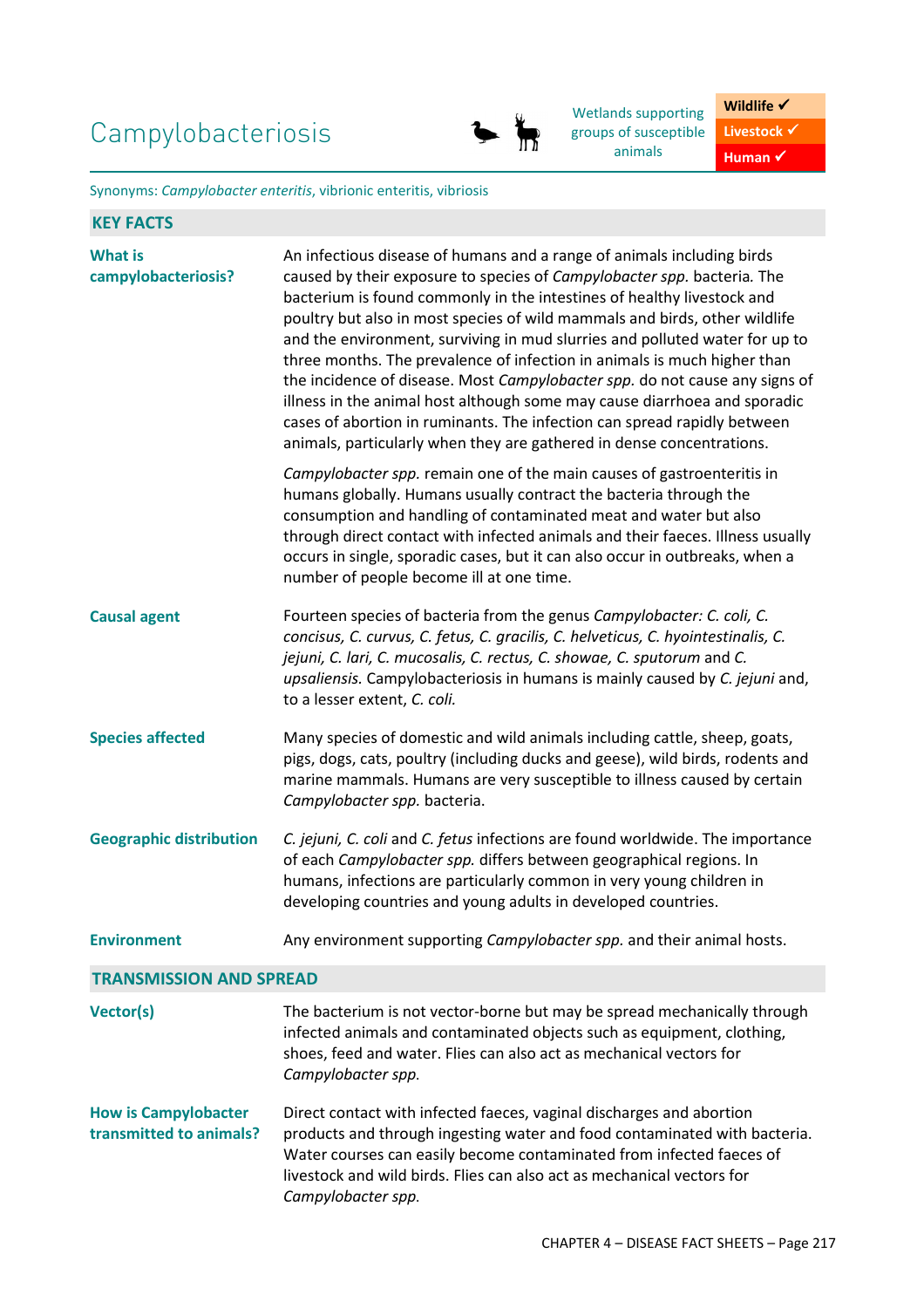| <b>How does Campylobacter</b><br>spread between groups<br>of animals? | Spread from one animal group to another by an infected animal which will<br>shed the bacteria into the environment in its faeces. Bacteria may also be<br>introduced to herds and flocks on shoes, equipment and other<br>contaminated objects (fomites). Exactly how the infection spreads between<br>and within herds and flocks is not fully understood due to the difficulties of<br>detecting clinical signs in animals.                                                                                                                                                                    |
|-----------------------------------------------------------------------|--------------------------------------------------------------------------------------------------------------------------------------------------------------------------------------------------------------------------------------------------------------------------------------------------------------------------------------------------------------------------------------------------------------------------------------------------------------------------------------------------------------------------------------------------------------------------------------------------|
|                                                                       | Few studies exist of the transmission between wild and domestic animals,<br>but what evidence there is suggests this is rare.                                                                                                                                                                                                                                                                                                                                                                                                                                                                    |
| <b>How is Campylobacter</b><br>transmitted to humans?                 | Most commonly transmitted by handling and ingesting contaminated food,<br>particularly undercooked poultry, meat and unpasteurised milk, or from<br>cross-contamination of other foods by these items, and through drinking<br>contaminated water. Also transmitted through direct contact with infected<br>animals and their faeces and may be spread through person to person<br>contact if hygiene is poor. There is some evidence that feral and domestic<br>pigeons in peri-domestic settings can carry C. jejuni and potentially transmit<br>this agent to humans through the environment. |
| <b>IDENTIFICATION AND RESPONSE</b>                                    |                                                                                                                                                                                                                                                                                                                                                                                                                                                                                                                                                                                                  |
| <b>Field signs</b>                                                    | Infected animals, both domestic and wild, may have diarrhoea but many will<br>not show any symptoms and hence Campylobacter spp. can be difficult to                                                                                                                                                                                                                                                                                                                                                                                                                                             |

detect. *Campylobacter spp.* may cause enteritis and infections by *C. fetus* may cause infertility and spontaneous abortion in sheep and cattle. Humans may suffer from watery or bloody diarrhoea, abdominal pain, fever, headache, nausea and vomiting. Symptoms usually start 2–5 days after

infection and last for 3–6 days. Some infected people do not show any symptoms at all.

## **Recommended action if suspected**  Contact and seek assistance from human and animal health professionals immediately if there is suspected infection in people and/or livestock. An outbreak may mean that many humans and animals are exposed to a common contaminated food item or water source.

**Diagnosis** Isolation of the causative agent by health professionals is needed for a definitive diagnosis. Faeces or blood cultures are used for isolating the bacteria in humans, and in mammals and birds, faeces, rectal swabs and/or caecal contents are required. Ideally, fresh faeces should be collected, preferably without traces of urine. Samples should be prevented from drying out. A medium should be used for transporting swabs.

> In dead birds, the caecum is usually used for the detection of *Campylobacter spp.* and can be cut with sterile scissors from the remaining part of the intestines and submitted intact to the laboratory in a plastic bag or petridish. Samples from dead cattle, sheep and pigs are collected from the intestines by aseptically opening the gut wall. Samples should ideally be transported to the laboratory the same day but if not, within two days. Samples must be protected from light and not kept in high (>20°C) or low (<0°C) temperatures. Storage at 4°C is recommended.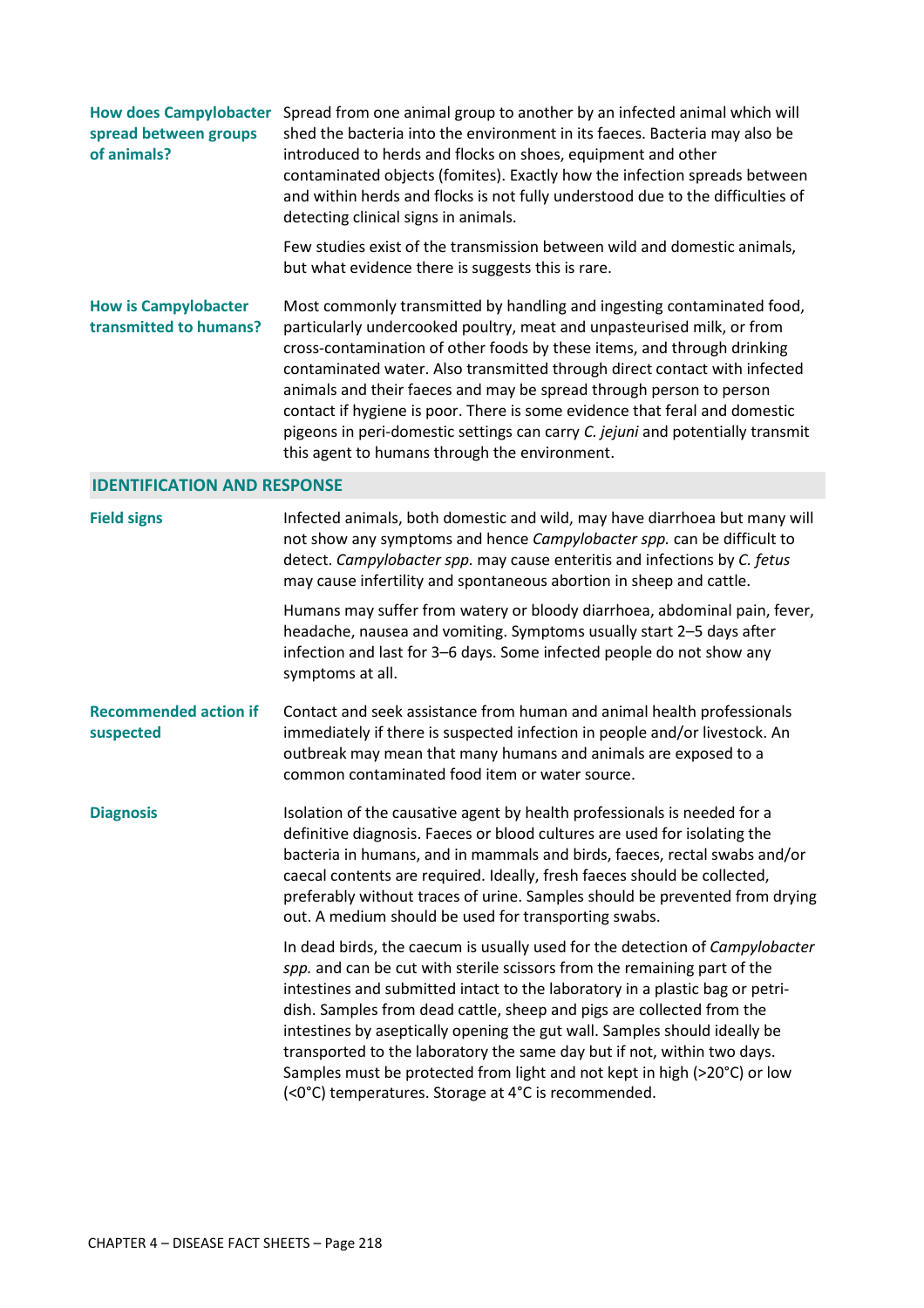## **PREVENTION AND CONTROL IN WETLANDS**

| <b>Overall</b>   | Prevention and control measures are limited in wetlands with free-living<br>animals, many of which will carry the bacteria without any noticeable signs<br>and untoward effects. Transmission of bacteria from animals to humans and<br>between captive animals can be more easily prevented and controlled.                                                                                                                                                                                                                                                                                                                                                                                                                                                                                                                                                                                                                                                                                                                                                                                                                                                                                                                                                                                                                                                                                                                                                                                                                                                                                                                                                                                                                                                                                                                                                                                                                                                                                                                                                                                                      |
|------------------|-------------------------------------------------------------------------------------------------------------------------------------------------------------------------------------------------------------------------------------------------------------------------------------------------------------------------------------------------------------------------------------------------------------------------------------------------------------------------------------------------------------------------------------------------------------------------------------------------------------------------------------------------------------------------------------------------------------------------------------------------------------------------------------------------------------------------------------------------------------------------------------------------------------------------------------------------------------------------------------------------------------------------------------------------------------------------------------------------------------------------------------------------------------------------------------------------------------------------------------------------------------------------------------------------------------------------------------------------------------------------------------------------------------------------------------------------------------------------------------------------------------------------------------------------------------------------------------------------------------------------------------------------------------------------------------------------------------------------------------------------------------------------------------------------------------------------------------------------------------------------------------------------------------------------------------------------------------------------------------------------------------------------------------------------------------------------------------------------------------------|
|                  | <b>Monitoring and surveillance</b><br>Recording the incidence of outbreaks can identify trends in Campylobacter<br>spp. infections and evaluate the feasibility of control programmes.<br>Monitoring of outbreaks in animals and humans can also help assess the<br>contribution of animals to human illness.                                                                                                                                                                                                                                                                                                                                                                                                                                                                                                                                                                                                                                                                                                                                                                                                                                                                                                                                                                                                                                                                                                                                                                                                                                                                                                                                                                                                                                                                                                                                                                                                                                                                                                                                                                                                     |
| <b>Livestock</b> | The control of Campylobacter spp. along the food chain is most effective<br>when the colonisation of living animals with bacteria can be prevented.                                                                                                                                                                                                                                                                                                                                                                                                                                                                                                                                                                                                                                                                                                                                                                                                                                                                                                                                                                                                                                                                                                                                                                                                                                                                                                                                                                                                                                                                                                                                                                                                                                                                                                                                                                                                                                                                                                                                                               |
|                  | Good biosecurity will help protect captive animals from bacteria and<br>×<br>prevent cross-contamination:<br>Have disinfection facilities for hands, footwear, clothing, equipment<br>and vehicles/trailers on entering or leaving areas with livestock and<br>after contact with animals.<br>Wear protective clothing and footwear, either disposable or easily<br>disinfected re-usable clothes (e.g. waterproof clothing, face shields,<br>gloves and boots).<br>Have separate clothing and equipment for each person using areas<br>with livestock.<br>Note that biosecurity does not guarantee a Campylobacter spp.-free<br>flock or herd at the time of slaughter.<br>Vector control - although not the most important mode of<br>$\sim$<br>transmission, vector control will help prevent/reduce flies mechanically<br>transferring Campylobacter spp. to other animals.<br>Section 3.4.3. Control of vectors<br>Fence stream banks and watering holes to limit access by livestock to<br>п<br>water contaminated by faeces from infected animals and to reduce<br>animals contaminating water courses. Provide clean drinking water in<br>separate watering tanks located away from potentially contaminated<br>water bodies.<br>Sewage treatment to reduce release of bacteria into water courses.<br>Chlorinate contained drinking water sources and prevent faecal<br>×<br>contamination of food and water where possible. Do not chlorinate<br>natural water bodies as this will have an adverse effect on the wetland<br>ecosystem.<br>Avoid mixing potentially infected and susceptible pregnant animals.<br>Vaccination can prevent abortions in sheep and may be used as<br>×<br>prophylaxis for bovine genital campylobacteriosis. Note that vaccinated<br>cows may remain carriers of the bacteria.<br>Use of artificial insemination techniques rather than natural<br>×<br>insemination can control or prevent bovine genital campylobacteriosis.<br>Antibiotics may be used to treat some cases of enteritis and may also<br>ш<br>prevent sheep and cattle from aborting during an outbreak. |
|                  |                                                                                                                                                                                                                                                                                                                                                                                                                                                                                                                                                                                                                                                                                                                                                                                                                                                                                                                                                                                                                                                                                                                                                                                                                                                                                                                                                                                                                                                                                                                                                                                                                                                                                                                                                                                                                                                                                                                                                                                                                                                                                                                   |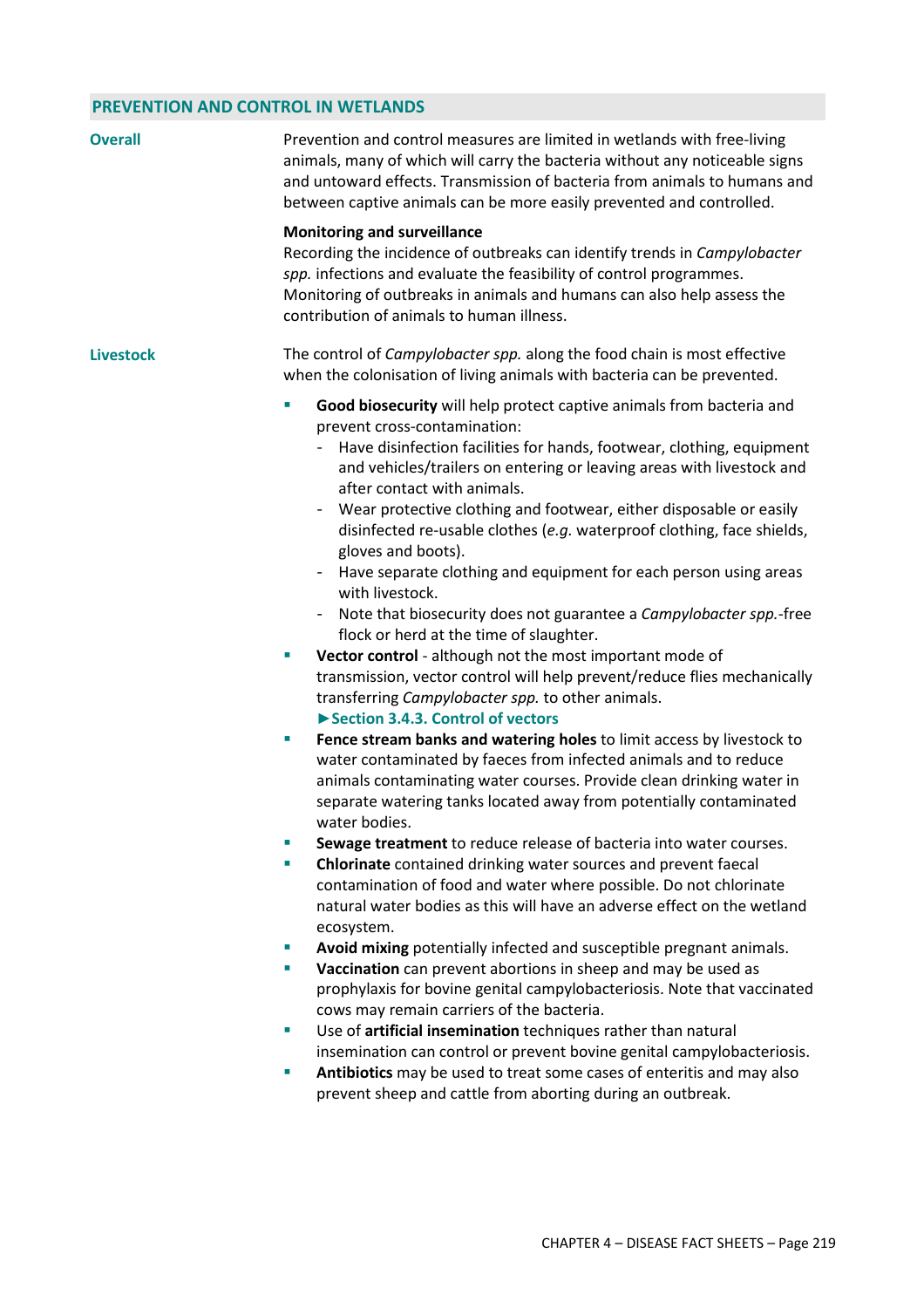

**If livestock are known to be infected with** *Campylobacter spp***. they should not be allowed access to wetlands as this can pass on infection to other livestock, wildlife and humans. Fencing can be used and water provided in troughs (***James Lees***).** 

**Wildlife** *Campylobacter spp.* are carried by most mammals and birds and are commonly found in water sources. Disease is largely uncommon in wild animals therefore control measures are limited. To protect wildlife, wetland management should focus on reducing sources of human and livestock faecal contamination of wetlands. **► Humans ► Livestock Humans Appropriate slaughtering and meat preparation** processes can reduce infected meat. **Avoid consuming unpasteurised** dairy products and eggs and untreated surface water. Other foods, especially meat should be cooked thoroughly and fruit and vegetables should be peeled or washed in the kitchen. **Good personal hygiene** including washing hands thoroughly with soap and warm water: before preparing and eating food; after handling raw with animals; frequently if you have symptoms such as diarrhoea. If campylobacteriosis is suspected, thoroughly wash all dirty clothes, bedding and towels in hot water. **Clean** and **disinfect** toilets, sinks and taps. It is important to **drink plenty of fluids** as diarrhoea or vomiting can lead to dehydration and loss of minerals. Re-hydration solutions may also be useful. Antibiotics may be given to treat severe infections. **IMPORTANCE Effect on wildlife** *Campylobacter spp.* are not uncommonly found in most species of mammal and bird. However, the prevalence of infection in animals is much higher than the incidence of disease and many infected mammals and birds may not show any signs at all. That said, it can occasionally cause mortality in both taxa and may be of greater importance in hosts with con-current disease or subject to other stressors. **Effect on livestock** Whilst some infected animals may show mild signs such as diarrhoea, many

will not show any signs at all. Mortality may be high in young farmed birds but low in older birds and adult sheep and cattle. Some infections may cause infertility and spontaneous abortion in sheep and cattle.

- the risk of contaminating carcases with bacteria and can decontaminate
	- thoroughly with uncontaminated water. Prevent contamination of food
	- food; after going to the toilet or changing a baby's nappy; after contact
	- Most people who have *Campylobacter spp.* recover without treatment.

## CHAPTER 4 – DISEASE FACT SHEETS – Page 220